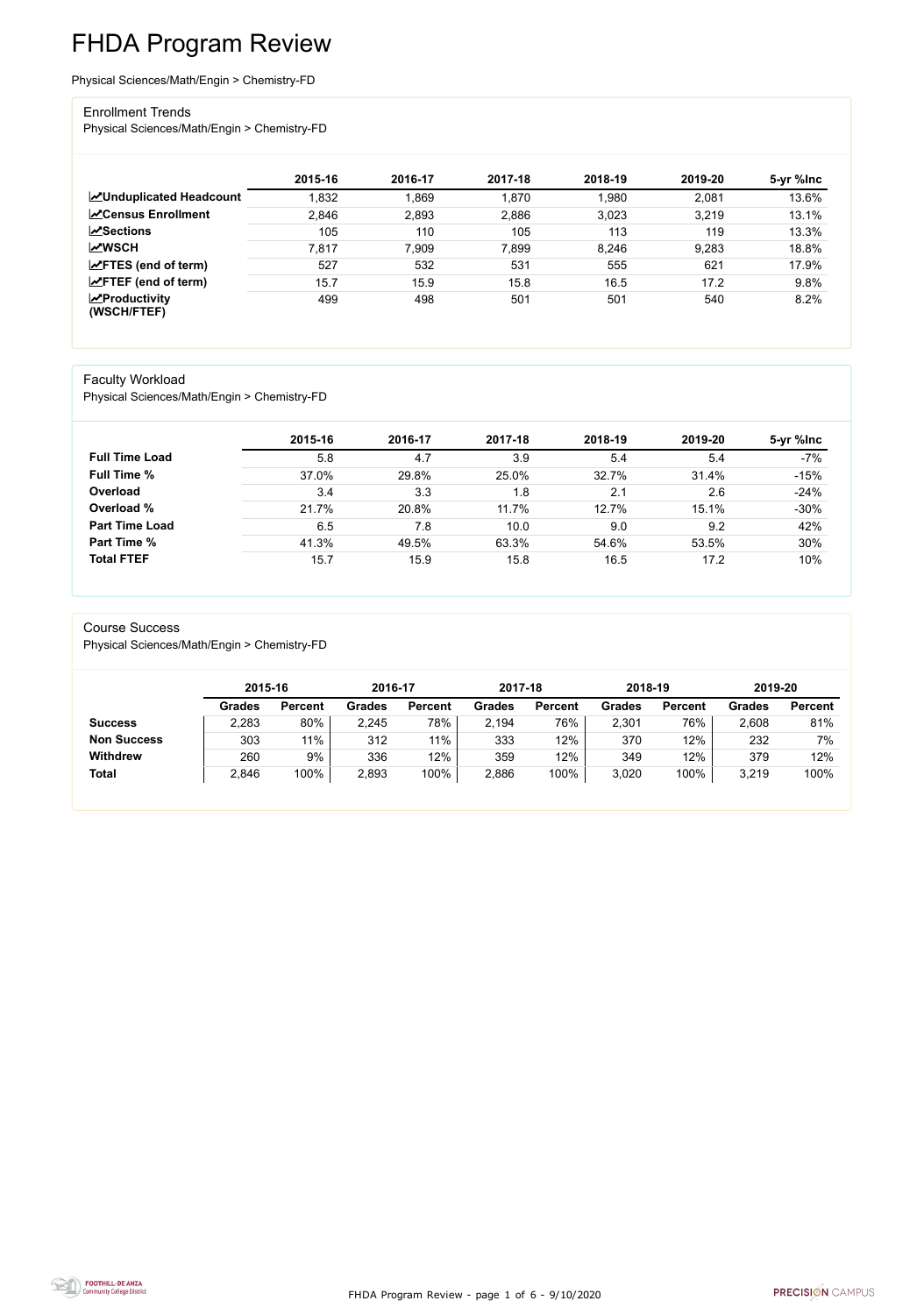FHDA Program Review - page 2 of 6 - 9/10/2020



### Course Success for African American, Latinx, and Filipinx Students

### Course Success for Asian, Native American, Pacific Islander, White, and Decline to State Students

|                    | 2015-16       |                | 2016-17       |                | 2017-18       |                | 2018-19       |                | 2019-20 |                |
|--------------------|---------------|----------------|---------------|----------------|---------------|----------------|---------------|----------------|---------|----------------|
|                    | <b>Grades</b> | <b>Percent</b> | <b>Grades</b> | <b>Percent</b> | <b>Grades</b> | <b>Percent</b> | <b>Grades</b> | <b>Percent</b> | Grades  | <b>Percent</b> |
| <b>Success</b>     | 547           | 72%            | 553           | 66%            | 552           | 64%            | 508           | 59%            | 609     | 68%            |
| <b>Non Success</b> | 115           | 15%            | 147           | 17%            | 142           | 17%            | 169           | 20%            | 109     | 12%            |
| <b>Withdrew</b>    | 93            | 12%            | 141           | 17%            | 164           | 19%            | 180           | 21%            | 180     | 20%            |
| <b>Total</b>       | 755           | 100%           | 841           | 100%           | 858           | 100%           | 857           | 100%           | 898     | 100%           |

|                    | 2015-16       |                | 2016-17       |                | 2017-18       |                | 2018-19       |                | 2019-20       |                |
|--------------------|---------------|----------------|---------------|----------------|---------------|----------------|---------------|----------------|---------------|----------------|
|                    | <b>Grades</b> | <b>Percent</b> | <b>Grades</b> | <b>Percent</b> | <b>Grades</b> | <b>Percent</b> | <b>Grades</b> | <b>Percent</b> | <b>Grades</b> | <b>Percent</b> |
| <b>Success</b>     | ,736          | 83%            | 1,692         | 82%            | .642          | 81%            | ,793          | 83%            | ,999          | 86%            |
| <b>Non Success</b> | 188           | 9%             | 165           | 8%             | 191           | 9%             | 201           | 9%             | 123           | 5%             |
| <b>Withdrew</b>    | 167           | 8%             | 195           | 10%            | 195           | 10%            | 169           | 8%             | 199           | 9%             |
| <b>Total</b>       | 2,091         | 100%           | 2,052         | 100%           | 2,028         | 100%           | 2,163         | 100%           | 2,321         | 100%           |
|                    |               |                |               |                |               |                |               |                |               |                |

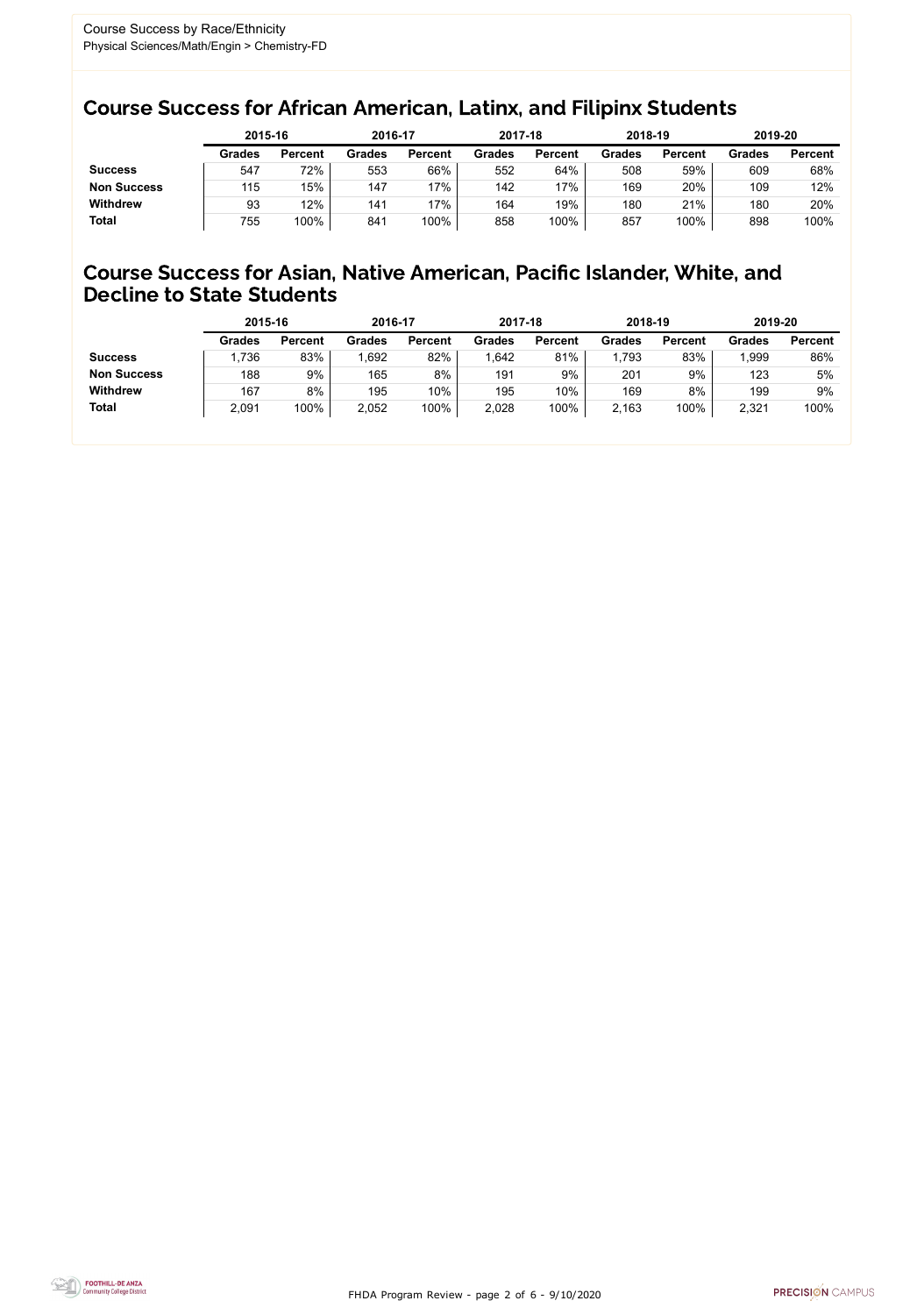FHDA Program Review - page 3 of 6 - 9/10/2020



Some courses may continue to be listed but no longer have data due to renumbering or because the course was not offered in the past five years.



### by Gender

|                     | 2015-16 |                |       | 2016-17        |       | 2017-18        |       | 2018-19        | 2019-20 |                |
|---------------------|---------|----------------|-------|----------------|-------|----------------|-------|----------------|---------|----------------|
|                     | Enr     | <b>Percent</b> | Enr   | <b>Percent</b> | Enr   | <b>Percent</b> | Enr   | <b>Percent</b> | Enr     | <b>Percent</b> |
| <b>Female</b>       | ,393    | 49%            | 1,489 | 51%            | 1,559 | 54%            | 1,700 | 56%            | 1,727   | 54%            |
| <b>Male</b>         | 1,438   | 51%            | ,385  | 48%            | 1,308 | 45%            | ,306  | 43%            | 1,466   | 46%            |
| <b>Non-Binary</b>   |         | 0%             |       | $0\%$          |       | 0%             |       | $0\%$          |         | 0%             |
| <b>Not Reported</b> | 15      | $1\%$          | 19    | $1\%$          | 19    | $1\%$          | 14    | 0%             | 24      | $1\%$          |
| <b>Total</b>        | 2,846   | 100%           | 2,893 | 100%           | 2,886 | 100%           | 3,023 | 100%           | 3,219   | 100%           |

# by Ethnicity

|                         | 2015-16 |                |       | 2016-17        |       | 2017-18        | 2018-19 |                | 2019-20 |                |
|-------------------------|---------|----------------|-------|----------------|-------|----------------|---------|----------------|---------|----------------|
|                         | Enr     | <b>Percent</b> | Enr   | <b>Percent</b> | Enr   | <b>Percent</b> | Enr     | <b>Percent</b> | Enr     | <b>Percent</b> |
| <b>African American</b> | 84      | 3%             | 96    | 3%             | 73    | 3%             | 67      | 2%             | 85      | 3%             |
| <b>Asian</b>            | 1,626   | 57%            | 1,584 | 55%            | 1,503 | 52%            | 1,616   | 53%            | 1,784   | 55%            |
| <b>Filipinx</b>         | 246     | 9%             | 244   | 8%             | 193   | 7%             | 232     | 8%             | 239     | 7%             |
| Latinx                  | 425     | 15%            | 501   | 17%            | 592   | 21%            | 559     | 18%            | 574     | 18%            |
| <b>Native American</b>  | 5       | $0\%$          | 8     | $0\%$          |       | $0\%$          | 6       | $0\%$          | 5       | $0\%$          |
| <b>Pacific Islander</b> | 13      | $0\%$          | 5     | 0%             | 12    | 0%             | 8       | $0\%$          | 13      | $0\%$          |
| White                   | 395     | 14%            | 409   | 14%            | 478   | 17%            | 505     | 17%            | 487     | 15%            |
| <b>Decline to State</b> | 52      | 2%             | 46    | 2%             | 28    | $1\%$          | 30      | $1\%$          | 32      | $1\%$          |
| <b>Total</b>            | 2,846   | 100%           | 2,893 | 100%           | 2,886 | 100%           | 3,023   | 100%           | 3,219   | 100%           |

## by Age

|              | 2015-16 |                | 2016-17 |                | 2017-18 |                | 2018-19 |                | 2019-20 |                |
|--------------|---------|----------------|---------|----------------|---------|----------------|---------|----------------|---------|----------------|
|              | Enr     | <b>Percent</b> | Enr     | <b>Percent</b> | Enr     | <b>Percent</b> | Enr     | <b>Percent</b> | Enr     | <b>Percent</b> |
| 19 or less   | 739     | 26%            | 592     | 20%            | 659     | 23%            | 954     | 32%            | 1,029   | 32%            |
| $20 - 24$    | ,765    | 62%            | 1,919   | 66%            | ,785    | 62%            | ,627    | 54%            | 1,698   | 53%            |
| 25-39        | 326     | 11%            | 351     | 12%            | 405     | 14%            | 417     | 14%            | 455     | 14%            |
| $40 +$       | 16      | $1\%$          | 31      | $1\%$          | 37      | 1%             | 25      | $1\%$          | 37      | $1\%$          |
| <b>Total</b> | 2,846   | 100%           | 2,893   | 100%           | 2,886   | 100%           | 3,023   | 100%           | 3,219   | 100%           |

## by Education Level

|                           | 2015-16 |                |       | 2016-17        |       | 2017-18        | 2018-19 |                | 2019-20 |                |
|---------------------------|---------|----------------|-------|----------------|-------|----------------|---------|----------------|---------|----------------|
|                           | Enr     | <b>Percent</b> | Enr   | <b>Percent</b> | Enr   | <b>Percent</b> | Enr     | <b>Percent</b> | Enr     | <b>Percent</b> |
| <b>Bachelor or higher</b> | 51      | 2%             | 89    | 3%             | 85    | 3%             | 119     | 4%             | 153     | 5%             |
| <b>Associate</b>          | 44      | 2%             | 50    | 2%             | 72    | 2%             | 56      | 2%             | 69      | 2%             |
| <b>HS/Equivalent</b>      | 2,570   | 90%            | 2,585 | 89%            | 2,552 | 88%            | 2,664   | 88%            | 2,798   | 87%            |
| <b>All Other</b>          | 181     | 6%             | 169   | $6\%$          | 177   | 6%             | 184     | 6%             | 199     | 6%             |
| <b>Total</b>              | 2,846   | 100%           | 2,893 | 100%           | 2,886 | 100%           | 3,023   | 100%           | 3,219   | 100%           |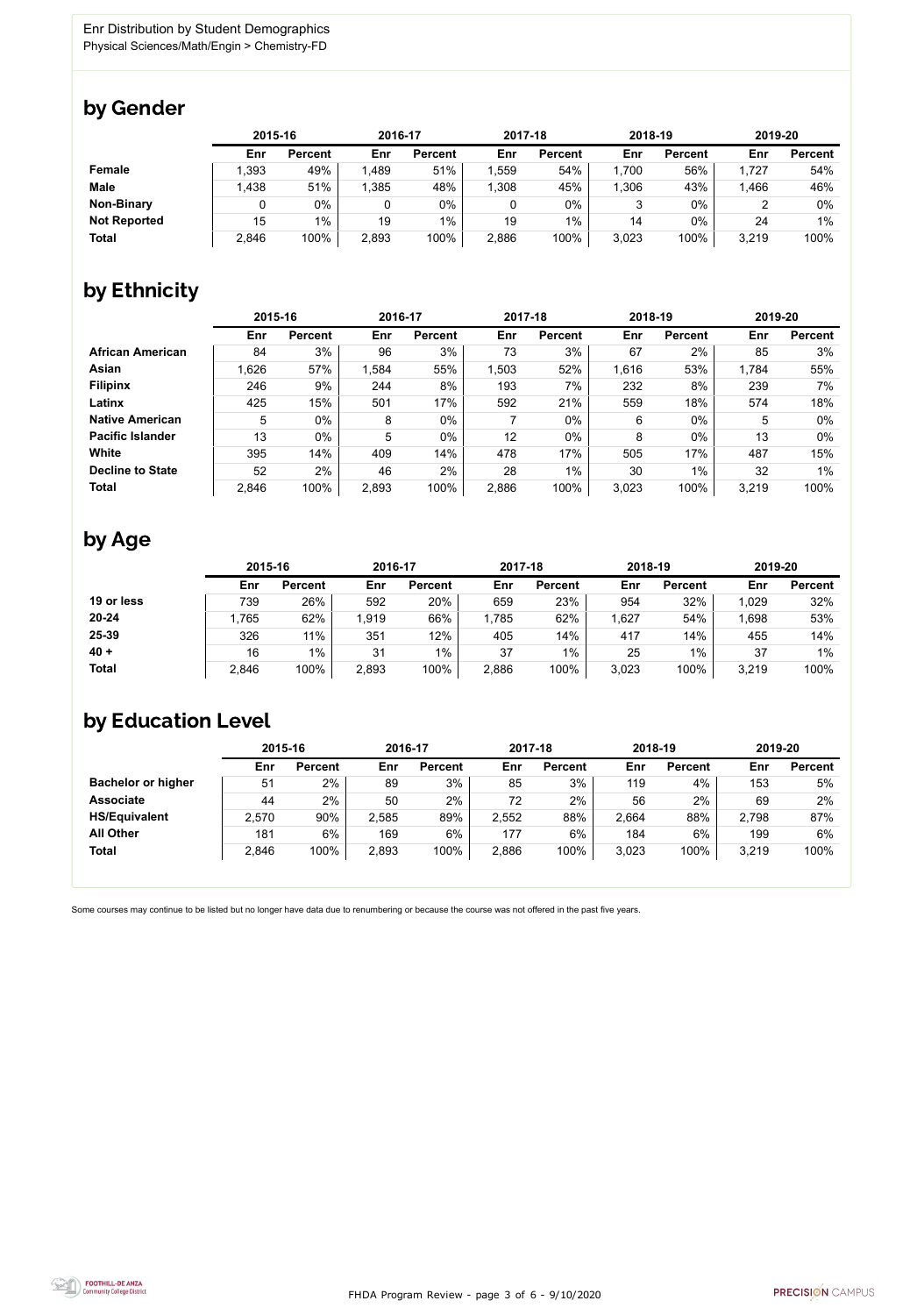FHDA Program Review - page 4 of 6 - 9/10/2020



### Success Rates by Gender Physical Sciences/Math/Engin > Chemistry-FD

|                     | 2019-20        |                |                    |                |                 |                |               |                |  |  |  |  |
|---------------------|----------------|----------------|--------------------|----------------|-----------------|----------------|---------------|----------------|--|--|--|--|
|                     | <b>Success</b> |                | <b>Non Success</b> |                | <b>Withdrew</b> |                | <b>Total</b>  |                |  |  |  |  |
|                     | <b>Grades</b>  | <b>Percent</b> | <b>Grades</b>      | <b>Percent</b> | <b>Grades</b>   | <b>Percent</b> | <b>Grades</b> | <b>Percent</b> |  |  |  |  |
| Female              | 1,388          | 80%            | 129                | 7%             | 210             | 12%            | 1,727         | 100%           |  |  |  |  |
| <b>Male</b>         | 1,197          | 82%            | 102                | 7%             | 167             | 11%            | .466          | 100%           |  |  |  |  |
| <b>Non-Binary</b>   |                | 50%            |                    | $0\%$          |                 | 50%            | 2             | 100%           |  |  |  |  |
| <b>Not Reported</b> | 22             | 92%            |                    | 4%             |                 | 4%             | 24            | 100%           |  |  |  |  |
| All                 | 2,608          | 81%            | 232                | 7%             | 379             | 12%            | 3,219         | 100%           |  |  |  |  |

|                     | 2018-19       |                                      |               |                |               |                 |               |                |  |  |  |  |
|---------------------|---------------|--------------------------------------|---------------|----------------|---------------|-----------------|---------------|----------------|--|--|--|--|
|                     |               | <b>Non Success</b><br><b>Success</b> |               |                |               | <b>Withdrew</b> | <b>Total</b>  |                |  |  |  |  |
|                     | <b>Grades</b> | <b>Percent</b>                       | <b>Grades</b> | <b>Percent</b> | <b>Grades</b> | <b>Percent</b>  | <b>Grades</b> | <b>Percent</b> |  |  |  |  |
| Female              | 1,292         | 76%                                  | 207           | 12%            | 200           | 12%             | .699          | 100%           |  |  |  |  |
| <b>Male</b>         | 995           | 76%                                  | 161           | 12%            | 148           | 11%             | ,304          | 100%           |  |  |  |  |
| <b>Non-Binary</b>   | C             | 67%                                  |               | 33%            | υ             | $0\%$           | 3             | 100%           |  |  |  |  |
| <b>Not Reported</b> | 12            | 86%                                  |               | 7%             |               | 7%              | 14            | 100%           |  |  |  |  |
| All                 | 2,301         | 76%                                  | 370           | 12%            | 349           | 12%             | 3,020         | 100%           |  |  |  |  |

|                     |               | 2017-18                                                                 |               |                |               |                |               |                |  |  |  |  |  |
|---------------------|---------------|-------------------------------------------------------------------------|---------------|----------------|---------------|----------------|---------------|----------------|--|--|--|--|--|
|                     |               | <b>Withdrew</b><br><b>Total</b><br><b>Non Success</b><br><b>Success</b> |               |                |               |                |               |                |  |  |  |  |  |
|                     | <b>Grades</b> | <b>Percent</b>                                                          | <b>Grades</b> | <b>Percent</b> | <b>Grades</b> | <b>Percent</b> | <b>Grades</b> | <b>Percent</b> |  |  |  |  |  |
| <b>Female</b>       | 1,207         | 77%                                                                     | 177           | 11%            | 175           | 11%            | ,559          | 100%           |  |  |  |  |  |
| <b>Male</b>         | 972           | 74%                                                                     | 154           | 12%            | 182           | 14%            | ,308          | 100%           |  |  |  |  |  |
| <b>Non-Binary</b>   | 0             | N/A                                                                     | 0             | N/A            | 0             | N/A            | 0             | 100%           |  |  |  |  |  |
| <b>Not Reported</b> | 15            | 79%                                                                     | 2             | 11%            | 2             | 11%            | 19            | 100%           |  |  |  |  |  |
| All                 | 2,194         | 76%                                                                     | 333           | 12%            | 359           | 12%            | 2,886         | 100%           |  |  |  |  |  |

|                     |                |                |                    | 2016-17        |                 |                |               |                |
|---------------------|----------------|----------------|--------------------|----------------|-----------------|----------------|---------------|----------------|
|                     | <b>Success</b> |                | <b>Non Success</b> |                | <b>Withdrew</b> |                | <b>Total</b>  |                |
|                     | <b>Grades</b>  | <b>Percent</b> | <b>Grades</b>      | <b>Percent</b> | <b>Grades</b>   | <b>Percent</b> | <b>Grades</b> | <b>Percent</b> |
| Female              | 1,124          | 75%            | 170                | 11%            | 195             | 13%            | 1,489         | 100%           |
| <b>Male</b>         | 1,108          | 80%            | 137                | 10%            | 140             | 10%            | ,385          | 100%           |
| <b>Non-Binary</b>   | 0              | N/A            |                    | N/A            | 0               | N/A            | 0             | 100%           |
| <b>Not Reported</b> | 13             | 68%            | 5                  | 26%            |                 | 5%             | 19            | 100%           |
| All                 | 2,245          | 78%            | 312                | 11%            | 336             | 12%            | 2,893         | 100%           |

|                     |               |                                                         |               |                | 2015-16       |                |               |                |
|---------------------|---------------|---------------------------------------------------------|---------------|----------------|---------------|----------------|---------------|----------------|
|                     |               | <b>Withdrew</b><br><b>Non Success</b><br><b>Success</b> |               |                |               |                |               | <b>Total</b>   |
|                     | <b>Grades</b> | <b>Percent</b>                                          | <b>Grades</b> | <b>Percent</b> | <b>Grades</b> | <b>Percent</b> | <b>Grades</b> | <b>Percent</b> |
| Female              | 1,112         | 80%                                                     | 167           | 12%            | 114           | 8%             | 1,393         | 100%           |
| <b>Male</b>         | 1,156         | 80%                                                     | 136           | 9%             | 146           | 10%            | 1,438         | 100%           |
| <b>Non-Binary</b>   | 0             | N/A                                                     | 0             | N/A            |               | N/A            | 0             | 100%           |
| <b>Not Reported</b> | 15            | 100%                                                    | 0             | 0%             |               | $0\%$          | 15            | 100%           |
| All                 | 2,283         | 80%                                                     | 303           | 11%            | 260           | 9%             | 2,846         | 100%           |

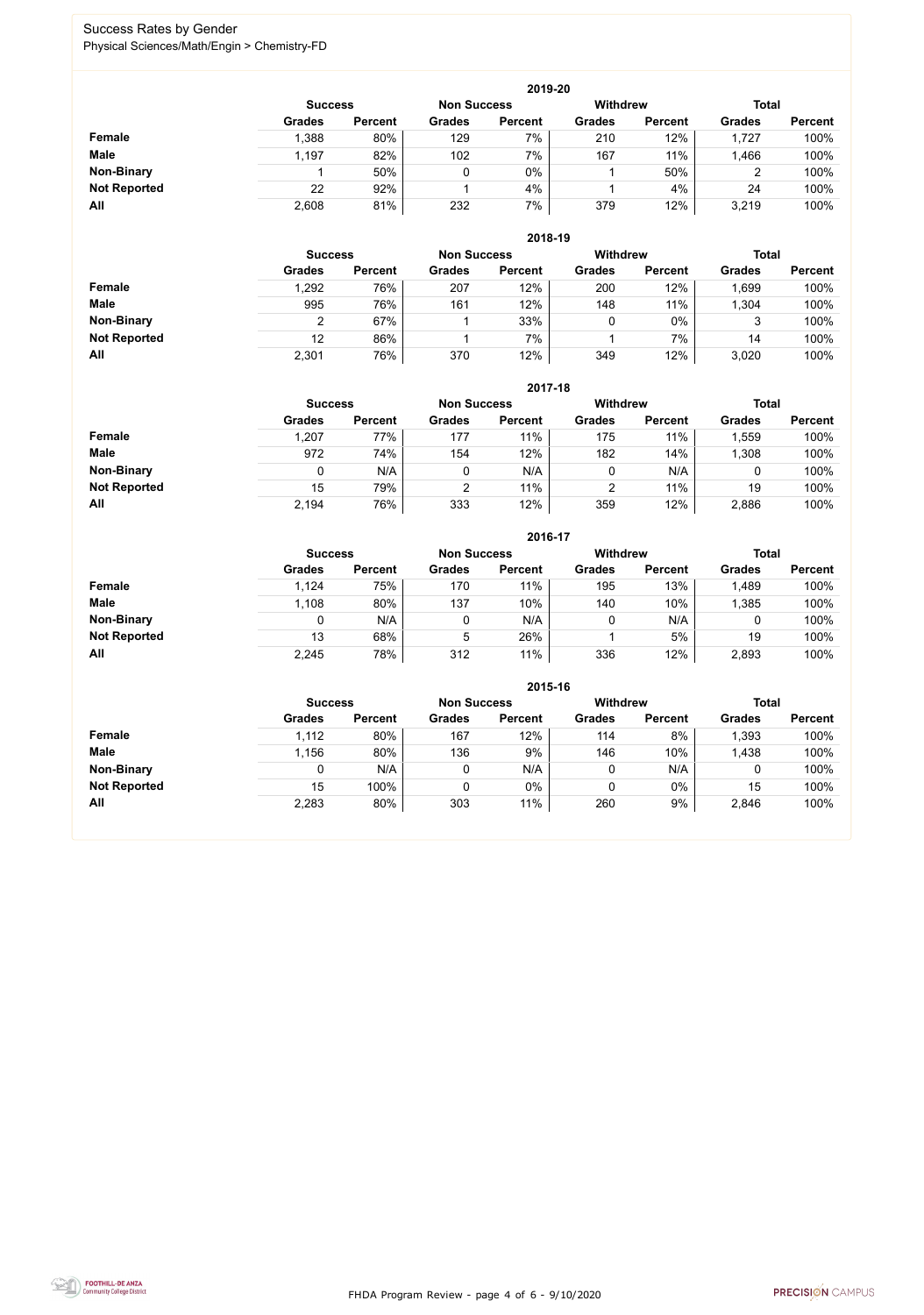FHDA Program Review - page 5 of 6 - 9/10/2020



### Success Rates by Age Physical Sciences/Math/Engin > Chemistry-FD

|            |                |                    |               | 2019-20         |               |                |               |                |
|------------|----------------|--------------------|---------------|-----------------|---------------|----------------|---------------|----------------|
|            | <b>Success</b> | <b>Non Success</b> |               | <b>Withdrew</b> |               | <b>Total</b>   |               |                |
|            | <b>Grades</b>  | <b>Percent</b>     | <b>Grades</b> | <b>Percent</b>  | <b>Grades</b> | <b>Percent</b> | <b>Grades</b> | <b>Percent</b> |
| 19 or less | 888            | 86%                | 53            | 5%              | 88            | 9%             | 1,029         | 100%           |
| 20-24      | 1,340          | 79%                | 146           | 9%              | 212           | 12%            | ,698          | 100%           |
| 25-39      | 350            | 77%                | 32            | 7%              | 73            | 16%            | 455           | 100%           |
| $40 +$     | 30             | 81%                |               | 3%              | 6             | 16%            | 37            | 100%           |
| All        | 2,608          | 81%                | 232           | 7%              | 379           | 12%            | 3,219         | 100%           |

|            |                |                |                    | 2018-19        |               |                                 |               |                |
|------------|----------------|----------------|--------------------|----------------|---------------|---------------------------------|---------------|----------------|
|            | <b>Success</b> |                | <b>Non Success</b> |                |               | <b>Withdrew</b><br><b>Total</b> |               |                |
|            | <b>Grades</b>  | <b>Percent</b> | <b>Grades</b>      | <b>Percent</b> | <b>Grades</b> | <b>Percent</b>                  | <b>Grades</b> | <b>Percent</b> |
| 19 or less | 781            | 82%            | 85                 | 9%             | 87            | 9%                              | 953           | 100%           |
| $20 - 24$  | 1,216          | 75%            | 228                | 14%            | 181           | 11%                             | 1,625         | 100%           |
| 25-39      | 286            | 69%            | 55                 | 13%            | 76            | 18%                             | 417           | 100%           |
| $40 +$     | 18             | 72%            |                    | 8%             | 5             | 20%                             | 25            | 100%           |
| All        | 2,301          | 76%            | 370                | 12%            | 349           | 12%                             | 3,020         | 100%           |

|            |                |                 |               | 2017-18        |               |                |               |                |
|------------|----------------|-----------------|---------------|----------------|---------------|----------------|---------------|----------------|
|            | <b>Success</b> | <b>Withdrew</b> |               | <b>Total</b>   |               |                |               |                |
|            | <b>Grades</b>  | <b>Percent</b>  | <b>Grades</b> | <b>Percent</b> | <b>Grades</b> | <b>Percent</b> | <b>Grades</b> | <b>Percent</b> |
| 19 or less | 546            | 83%             | 60            | 9%             | 53            | 8%             | 659           | 100%           |
| $20 - 24$  | 1,338          | 75%             | 225           | 13%            | 222           | 12%            | 1,785         | 100%           |
| 25-39      | 280            | 69%             | 45            | 11%            | 80            | 20%            | 405           | 100%           |
| $40 +$     | 30             | 81%             | 3             | 8%             | 4             | 11%            | 37            | 100%           |
| All        | 2,194          | 76%             | 333           | 12%            | 359           | 12%            | 2,886         | 100%           |

|            |                |                    |               | 2016-17         |               |                |               |                |
|------------|----------------|--------------------|---------------|-----------------|---------------|----------------|---------------|----------------|
|            | <b>Success</b> | <b>Non Success</b> |               | <b>Withdrew</b> |               | <b>Total</b>   |               |                |
|            | <b>Grades</b>  | <b>Percent</b>     | <b>Grades</b> | <b>Percent</b>  | <b>Grades</b> | <b>Percent</b> | <b>Grades</b> | <b>Percent</b> |
| 19 or less | 498            | 84%                | 54            | 9%              | 40            | 7%             | 592           | 100%           |
| $20 - 24$  | 1,457          | 76%                | 217           | 11%             | 245           | 13%            | 1,919         | 100%           |
| 25-39      | 267            | 76%                | 40            | 11%             | 44            | 13%            | 351           | 100%           |
| $40 +$     | 23             | 74%                |               | 3%              |               | 23%            | 31            | 100%           |
| All        | 2,245          | 78%                | 312           | 11%             | 336           | 12%            | 2,893         | 100%           |

|            |                                                         |                |               | 2015-16        |               |                |               |                |
|------------|---------------------------------------------------------|----------------|---------------|----------------|---------------|----------------|---------------|----------------|
|            | <b>Withdrew</b><br><b>Non Success</b><br><b>Success</b> |                |               |                |               |                |               |                |
|            | <b>Grades</b>                                           | <b>Percent</b> | <b>Grades</b> | <b>Percent</b> | <b>Grades</b> | <b>Percent</b> | <b>Grades</b> | <b>Percent</b> |
| 19 or less | 627                                                     | 85%            | 66            | 9%             | 46            | 6%             | 739           | 100%           |
| $20 - 24$  | 1,391                                                   | 79%            | 198           | 11%            | 176           | 10%            | ,765          | 100%           |
| 25-39      | 253                                                     | 78%            | 38            | 12%            | 35            | 11%            | 326           | 100%           |
| $40 +$     | 12                                                      | 75%            |               | 6%             | 3             | 19%            | 16            | 100%           |
| All        | 2,283                                                   | 80%            | 303           | 11%            | 260           | 9%             | 2,846         | 100%           |